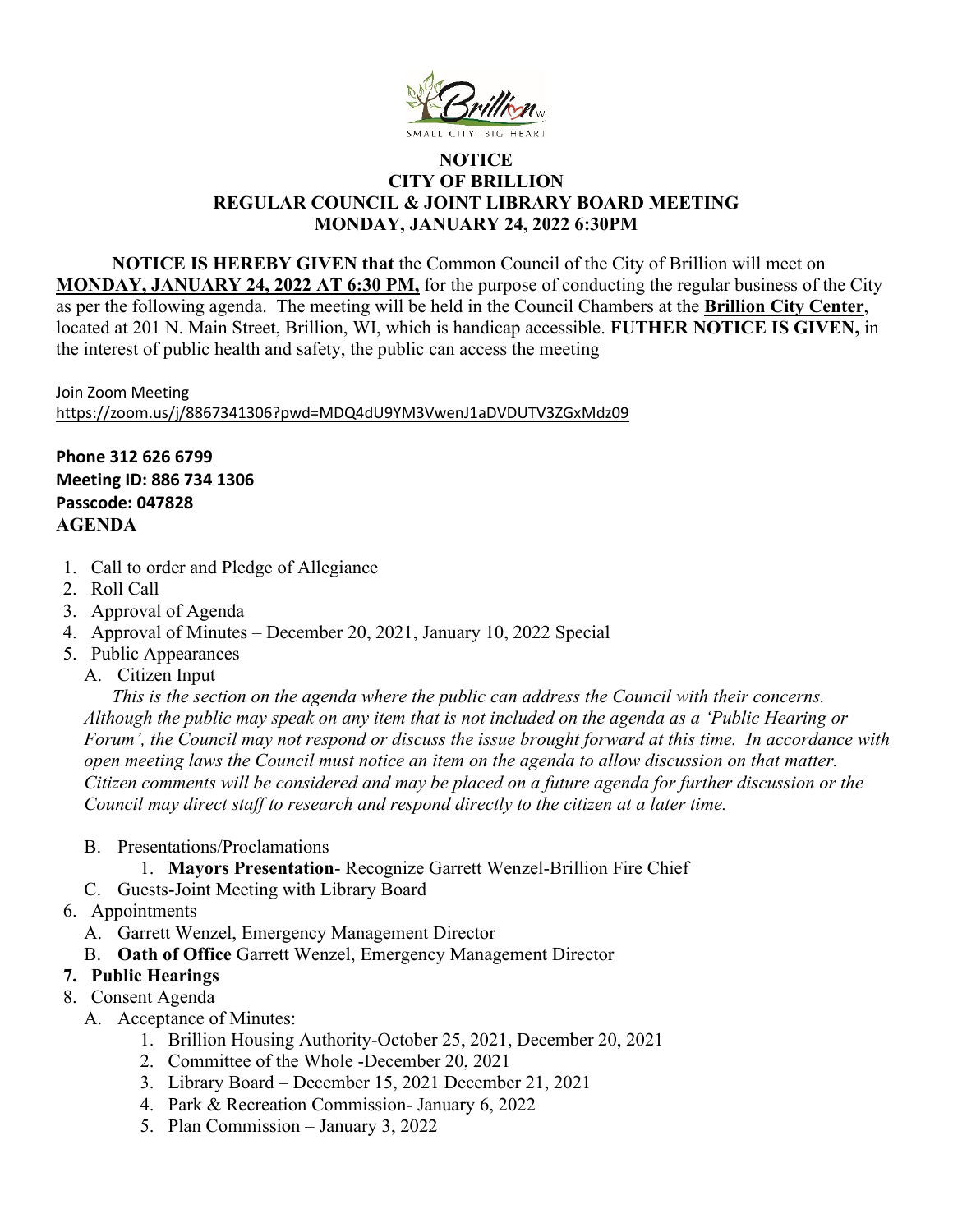- 6. RDA Meeting January 13, 2022 Joint with Tourism
- 7. Tourism Committee-
- 8. Utility Commission- December 21, 2021 January 17, 2022
- 9. Cemetery Committee- No meeting
- 10. Joint Review Board Meeting- No Meeting
- 9. Finance and Purchasing
	- A. Review of Vouchers:
		- 1. General Fund: \$ 1,314,185.37
		- 2. Reserves: \$ 12,547.59
		- 3. Contingency: \$ 0.00
		- 4. TIF Expenditures: \$ 60.00
	- B. Outstanding uncleared checks \$14,985.16 voided December 31, 2021
	- C. Review of Payroll
		- 1. Pay Period: 12/4-17/2021 paid on December 31, 2021 \$64,925.95
		- 2. Pay Period: 12/18-31/2021 paid on January 14, 2022 \$103,451.85
	- D. Special Assessments:
		- 1. Write-offs
		- 2. Cottage Estates
- 10. Department Head Reports:
	- A. Park & Recreation
	- B. Library
	- C. Fire Department
	- D. Police
		- 1. Stop Sign on Madison & N Francis
	- E. Ambulance
		- 1. Monthly Report
		- 2. Financial Report
	- F. Municipal Court:
		- 1. Brillion Court Report
		- 2. Reedsville Court Report
	- G. Public Works
		- 1. Road Maintenance Agreement
		- 2. Revised Winter Maintenance Policy
- 11. City Administrator/Community Development Director
	- A. 2021 Audit in Process
	- B. Organizing Finance, Protections of Persons & Property Committee
	- C. Grants
- 12. Clerk/Treasurer's Office
- 13. Mayor's Report
- 14. Committee Reports:
	- A. Brillion Housing Authority
		- 1. Committee Report
	- B. Cemetery Commission
		- 1. Committee Report
	- C. Committee of the Whole
		- 1. **RE22-01** City of Brillion Resolution of Authorization to Open Private Grant Banking Account
		- 2. Reschedule Public Hearings
		- **i.** Set **February 7, 2022 6:40pm** Special Council, Public Hearing for **Amending OR21-03 Annexing Territory to the City of Brillion.**
		- 3. 2022 McMahon Engineering Agreement